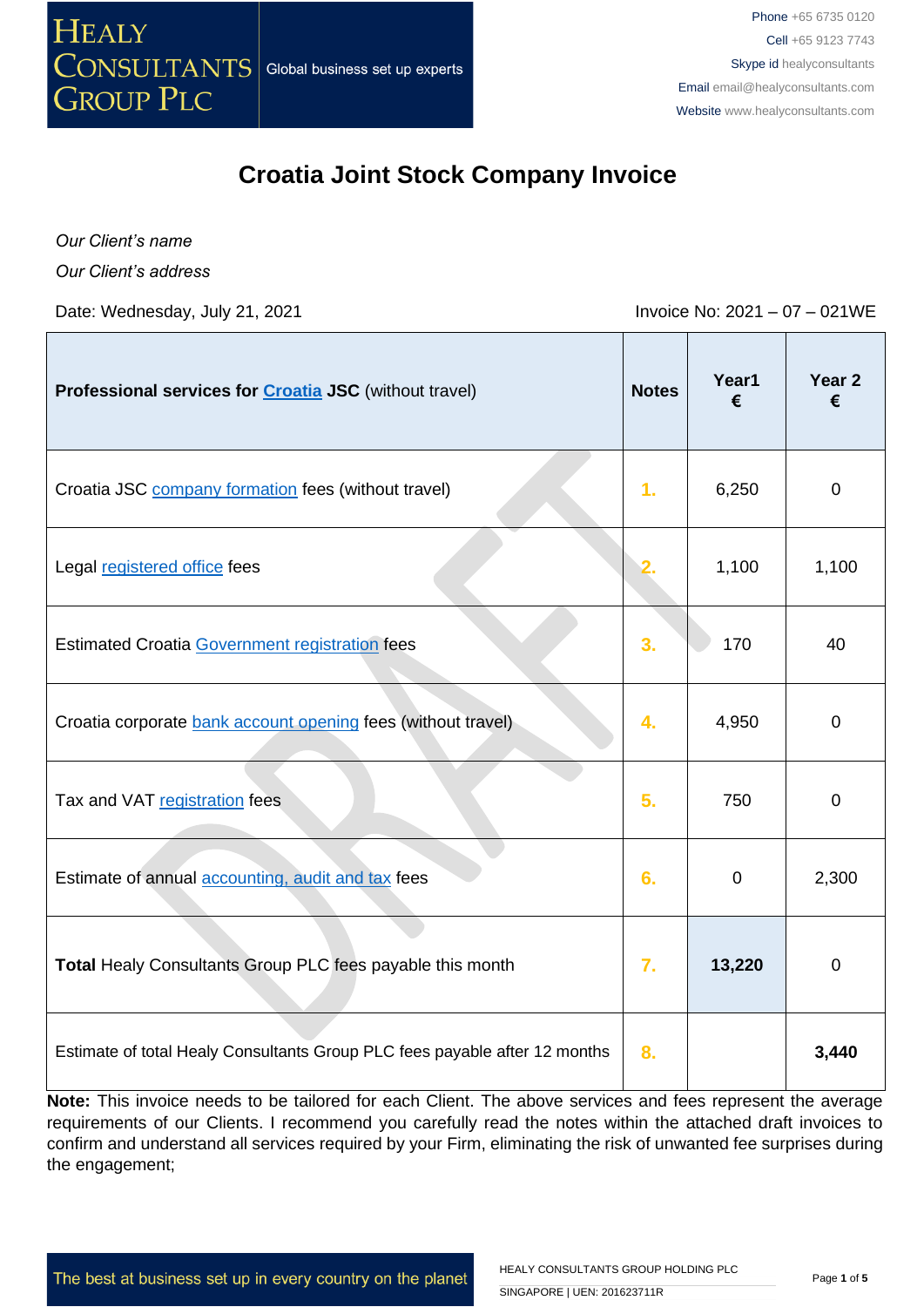#### *Notes to invoice above*

1. Healy Consultants Group PLC fees to legally register our Clients' Croatia JSC within [two weeks \(click link\)](http://www.healyconsultants.com/croatia-company-registration/fees-timelines/#timelines) by **i)** choosing the optimum M&AA for our Client's business activities; **ii)** reserving a JSC name with [Commercial court;](http://www.vsrh.hr/EasyWeb.asp?pcpid=282) **iii)** settling our accountant and lawyer fees and **iv)** preparing a high quality company incorporation application for [Commercial](http://www.vsrh.hr/EasyWeb.asp?pcpid=282) court;

All [engagement fees](http://www.healyconsultants.com/company-registration-fees/) (click link) are agreed and paid up front and agree to the fees published on our country web pages. Consequently, there are no hidden fees, surprises or ambushes throughout the engagement. All engagement deadlines are agreed up front in the form of a [detailed project plan,](http://www.healyconsultants.com/index-important-links/example-project-plan/) mapping out [deliverables](http://www.healyconsultants.com/deliverables-to-our-clients/) by week throughout the engagement term;



Every week during the engagement, Healy Consultants Group PLC will email our Client a [detailed status](http://www.healyconsultants.com/index-important-links/weekly-engagement-status-email/)  [update.](http://www.healyconsultants.com/index-important-links/weekly-engagement-status-email/) Our Client is immediately informed of engagement problems together with solutions. Your dedicated engagement manager is reachable by phone, Skype, live chat and email and will communicate in your preferred language;

- **2.** In accordance with Croatia's [Law on Associations No. 88 10/2001,](http://www.legislationline.org/documents/action/popup/id/5882) a Croatian JSC shall as from the date of its incorporation have a legal registered office in Croatia, to which all official Government communications and notices may be addressed. To comply with this statutory requirement, Healy Consultants Group PLC will supply a Croatia business office as the registered office address of your Croatia Company. Thereafter, this address will be used to receive government correspondence including **i)** tax letters; **ii)** notice of the legal annual return; and **iii)** all government communications. Most of our Clients wish to place their [office address](http://www.healyconsultants.com/corporate-outsourcing-services/company-secretary-and-legal-registered-office/) on invoices, contracts, websites and business cards;
- **3.** This fee is an estimate of government costs payable during your Firm's engagement. All government fee payments will be supported by original receipts and invoices. Examples of government costs include **i)**  reserve company name with the [Commercial court;](http://www.vsrh.hr/EasyWeb.asp?pcpid=282) **ii)** Notarize memorandum and articles of association with the Notary at the [Commercial court;](http://www.vsrh.hr/EasyWeb.asp?pcpid=282) **iii)** order official company seal with a certified local seal maker; **iv)** apply for statistical registration and; **v)** post registration of the company with the [Croatian Institute for](http://www.mirovinsko.hr/)  [Pension Insurance](http://www.mirovinsko.hr/) (HZMO). Following engagement completion, Healy Consultants Group PLC will refund our Client any excess of funds received over actual Government costs paid;
- **4.** Healy Consultants Group PLC will secure international multi-currency corporate bank account numbers for our Client's Croatian company. It will take on average *two months* to secure corporate bank account numbers from the moment a complete quality corporate bank account opening application is submitted to the banks. In most cases, we can secure corporate bank account numbers without our Client's travel to bank's branch. When travel is unavoidable, we refund €950.

Corporate bank account opening is the most challenging part of the engagement. Consequently, we apply our ["guaranteed bank account](https://www.healyconsultants.com/corporate-banking-services/guaranteed-corporate-bank-account-approvals/) approval or your money back" policy. To maximize the probability of successful multi-currency corporate bank account approvals Healy Consultants Group PLC will:

- Prepare a quality business plan, including expected inflow and outflow of funds for the first 12 months;
- Contact multiple banks to secure their written confirmation, welcoming a formal application;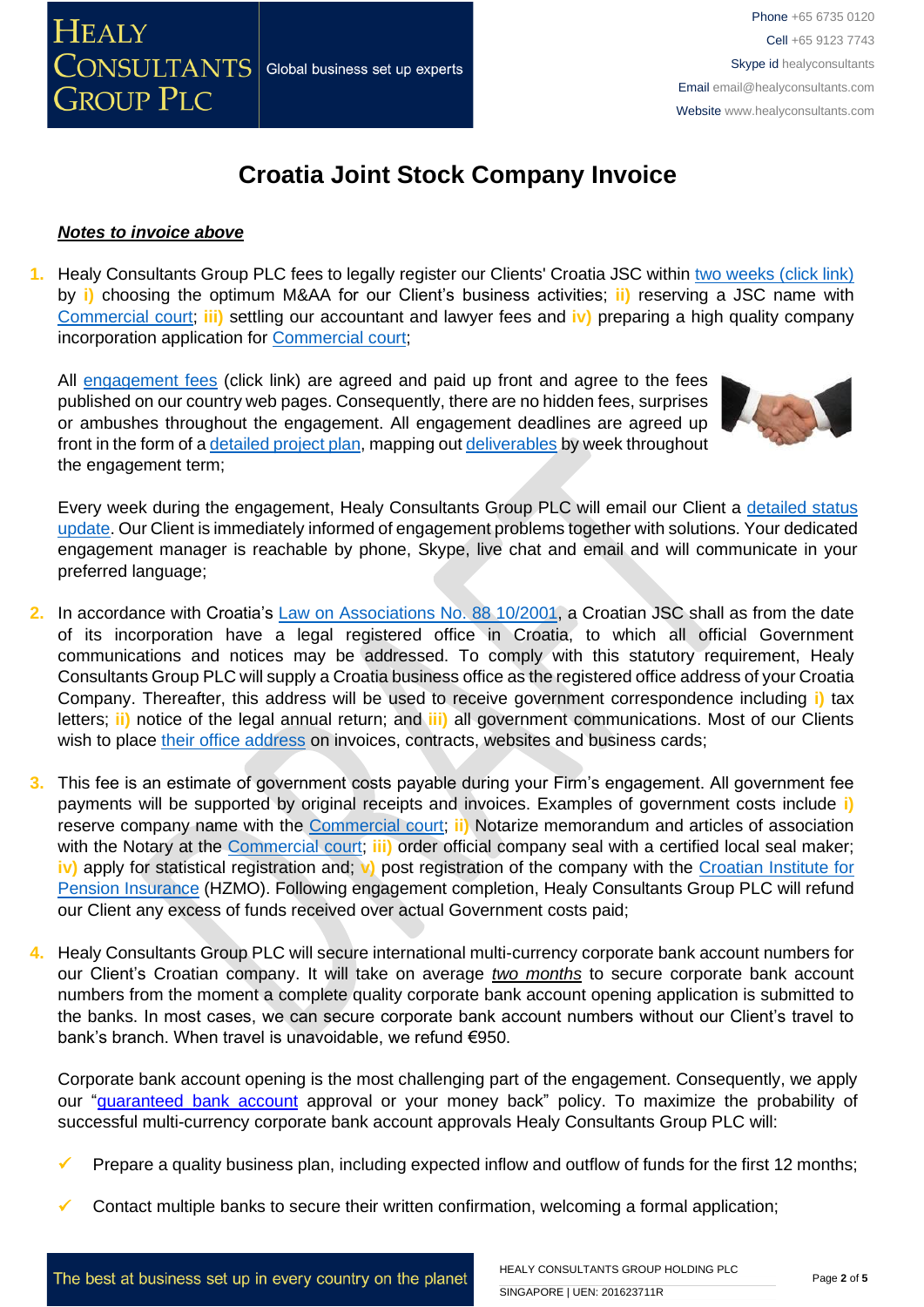

Weekly negotiate and aggressively follow up with the bank relationship managers to ensure a timely corporate bank account approval.

To minimize engagement surprises and align all parties' expectations, I recommend you read this web [page,](https://www.healyconsultants.com/multi-currency-corporate-bank-account/) specially the due diligence documentation section.







- **5.** In accordance with Croatia's [General Company Tax Act No. 147/08 2013,](http://www.porezna-uprava.hr/en_propisi/_layouts/in2.vuk.sp.propisi.intranet/propisi.aspx#id=pro117) each entity must register for corporate tax at the [Tax Administration Department](http://www.porezna-uprava.hr/Stranice/Naslovnica.aspx) of the [Ministry of Finance.](http://www.mfin.hr/en) VAT registration is compulsory for companies with annual turnover exceeding €30,000;
- **6.** For an active trading company, these [accounting, audit](http://www.healyconsultants.com/croatia-company-registration/accounting-legal/) and tax fees are an estimate of Healy Consultants Group PLC fees to efficiently and effectively discharge your annual company accounting and tax obligations. Following receipt of a set of draft accounting numbers from your company, Healy Consultants Group PLC will more accurately advise accounting and tax fees;
- **7.** All fees quoted in this invoice correspond to fees quoted [on Healy Consultants Group PLC's website.](http://www.healyconsultants.com/company-registration-fees/) Please review this invoice carefully to identify errors. During the rush of the business day, it is possible that Healy Consultants Group PLC inadvertently made fee calculation errors, typing errors or omitted services or omitted historic fee payments from Clients. In the unfortunate event you identify invoice errors, please revert to me directly re the same. I apologize in advance if I or my staff made invoice errors;
- **8.** Assuming our Clients re-engage Healy Consultants Group PLC in year 2, this fee is an estimate of the fees payable next year, 12 months after the date of company registration;
- **9.** The fees quoted in this invoice are a prediction of the fees required to efficiently and effectively complete this engagement in a timely manner. If during the engagement Healy Consultants Group PLC realizes that the project is more complex than anticipated, requiring a large additional investment of time, my Firm will revert to request additional fees. If Healy Consultants Group PLC completes the engagement faster than expected and more easily than expected, Healy Consultants Group PLC is happy to refund some fees to our Client;
- **10.** Engage Healy Consultants Group PLC to [project manage](http://www.healyconsultants.com/project-manage-engagements/) business set up in every country on the planet. We are the best in the [world](http://www.healyconsultants.com/best-in-the-world/) at what we do, timely completing the  $A$  to  $Z$  of every country engagement;
- **11.** In accordance with Croatia [Law on Associations No. 88 of October 11, 2001,](http://www.legislationline.org/documents/action/popup/id/5882) the issued share capital of €25,000 must be deposited to the company bank account during company formation;
- **12.** If our Client and Healy Consultants Group PLC properly plan this engagement, our Clients will *not* have to travel during this engagement. Healy Consultants Group PLC will efficiently and effectively and aggressively complete company registration and corporate bank account opening in a timely manner without our Client presence. Instead, our Client will need to **i)** sign and get documents legalized in the embassy in their country of origin and **ii)** courier the originals to Healy Consultants Group PLC office;



The best at business set up in every country on the planet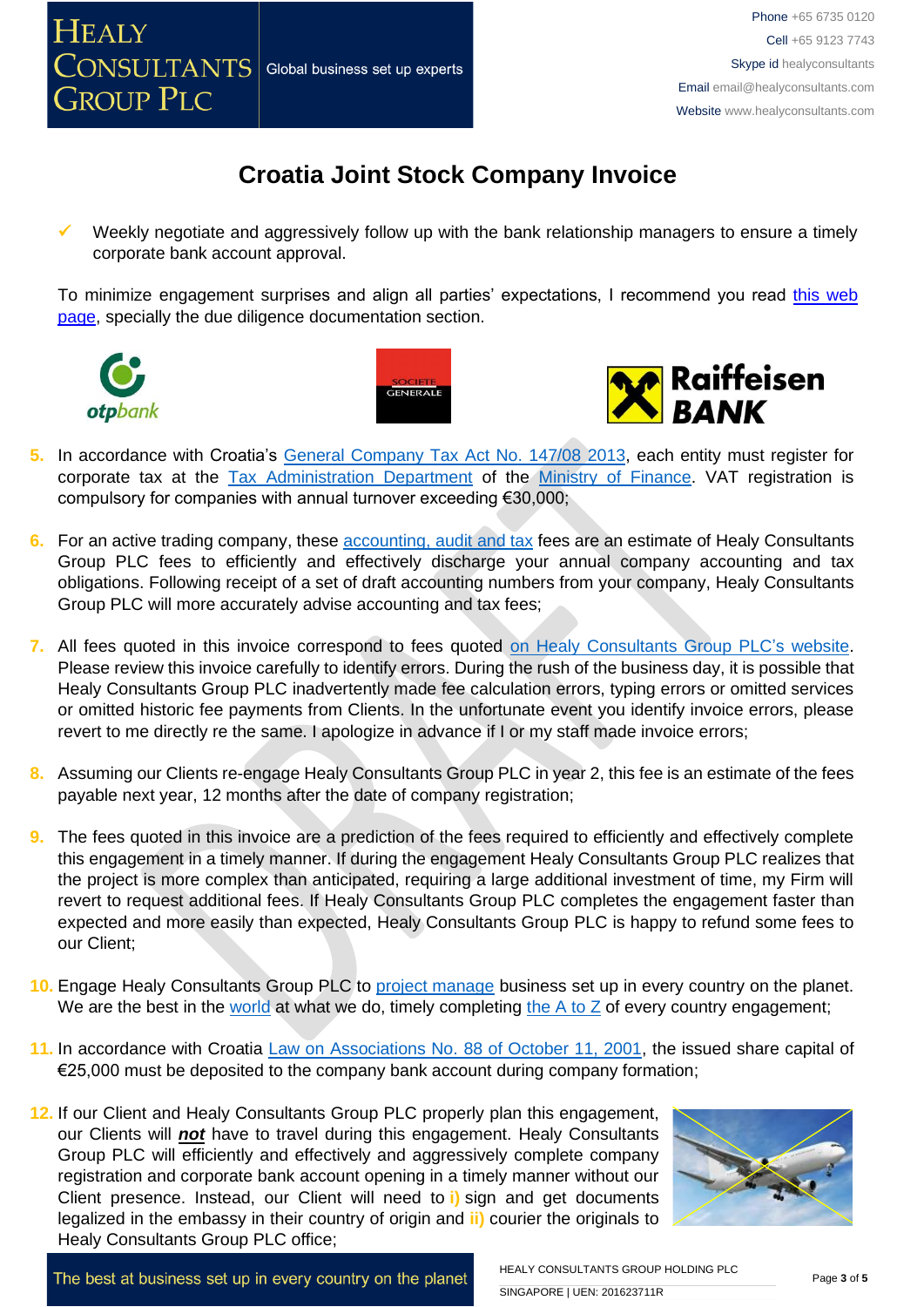- **13.** In accordance with Croatia [Law on Associations No. 88 of October 11, 2001,](http://www.legislationline.org/documents/action/popup/id/5882) a Croatian JSC must appoint a board of directors consisting of three directors of any nationality. If our Client requires nominee shareholder and director services [\(click link\),](http://www.healyconsultants.com/corporate-outsourcing-services/nominee-shareholders-directors/) Healy Consultants Group PLC will be pleased to assist. Our fee for a country resident director or shareholder amounts to €3,500 per annum. Our fee to be both nominee director and shareholder amounts to €8,600 per annum. Being the sole shareholders and sole director of a Client's company exposes Healy Consultants Group PLC to reputation, litigation and financial risk;
- 14. If required, Healy Consultants Group PLC will be pleased to assist your firm secure employee [visa](http://www.healyconsultants.com/croatia-company-registration/formation-support-services/) approvals. Our fee is €4,950 for the first employee, €3,950 for the second employee, €2,950 per employee thereafter. Our employee visa fees includes preparation of a quality visa application and submitting to the correct Government immigration officers. The Government enjoys ultimate power of approval of visa applications. Consequently, guaranteed success is outside of Healy Consultants Group PLC's control. What is inside our control is the preparation and submission of a high quality immigration visa application that maximizes the likelihood of visa approval;
- **15.** Monthly, quarterly and mid-year Government tax obligations include monthly and quarterly payroll reporting, VAT and corporation tax return filing. If you need our help, Healy Consultants Group PLC can complete monthly Government reporting for a monthly fee of €860. Healy Consultants Group PLC monthly support will include **i)** receive in dropbox the monthly invoices from our client; **ii)** label monthly bank statement transactions; **iii)** preparation and submission of VAT returns and **iv)** submission of monthly employee payroll reporting;
- **16.** Depending on our Client's business and nationality, the Croatian Government may require a special regulatory license to carry on your business in the country. Healy Consultants Group PLC will assist our Client secure license approval; there may be additional engagement fees. However, the Government enjoys ultimate power of approval of company registrations and business licenses;
- **17.** It is important our Clients are aware of their personal and corporate tax obligations in their country of residence and domicile. Let us know if you need Healy Consultants Group PLC help to clarify your local and international annual tax reporting obligations;
- **18.** During the engagement, shareholders and directors' documents may need to be translated into the local language; before the Government and Bank approves company registration and corporate bank account opening respectively. Consequently, our Client should budget for possible additional translation and embassy attestation fees. Either our Client or Healy Consultants Group PLC can complete this administrative task;

As always, Healy Consultants Group PLC will negotiate with all third parties to eliminate or reduce additional engagement costs. For transparency purposes, all third-party fee payments will be supported by original receipts and invoices. Examples of possible third-party payments include **i)** embassy fees; **ii)** notary public costs and **iii)** official translator fees;

**19.** Some of our Clients require an [immediate country solution.](http://www.healyconsultants.com/turnkey-solutions/) With this strategy, within a day Healy Consultants Group PLC can supply our Client **i)** an existing dormant Croatia company number; **ii)** an already approved Croatia corporate bank account number and **iii)** a business address. Turnkey solutions are attractive to those entrepreneurs who wish to immediately close a country deal, sign a contract or invoice a customer;



The best at business set up in every country on the planet